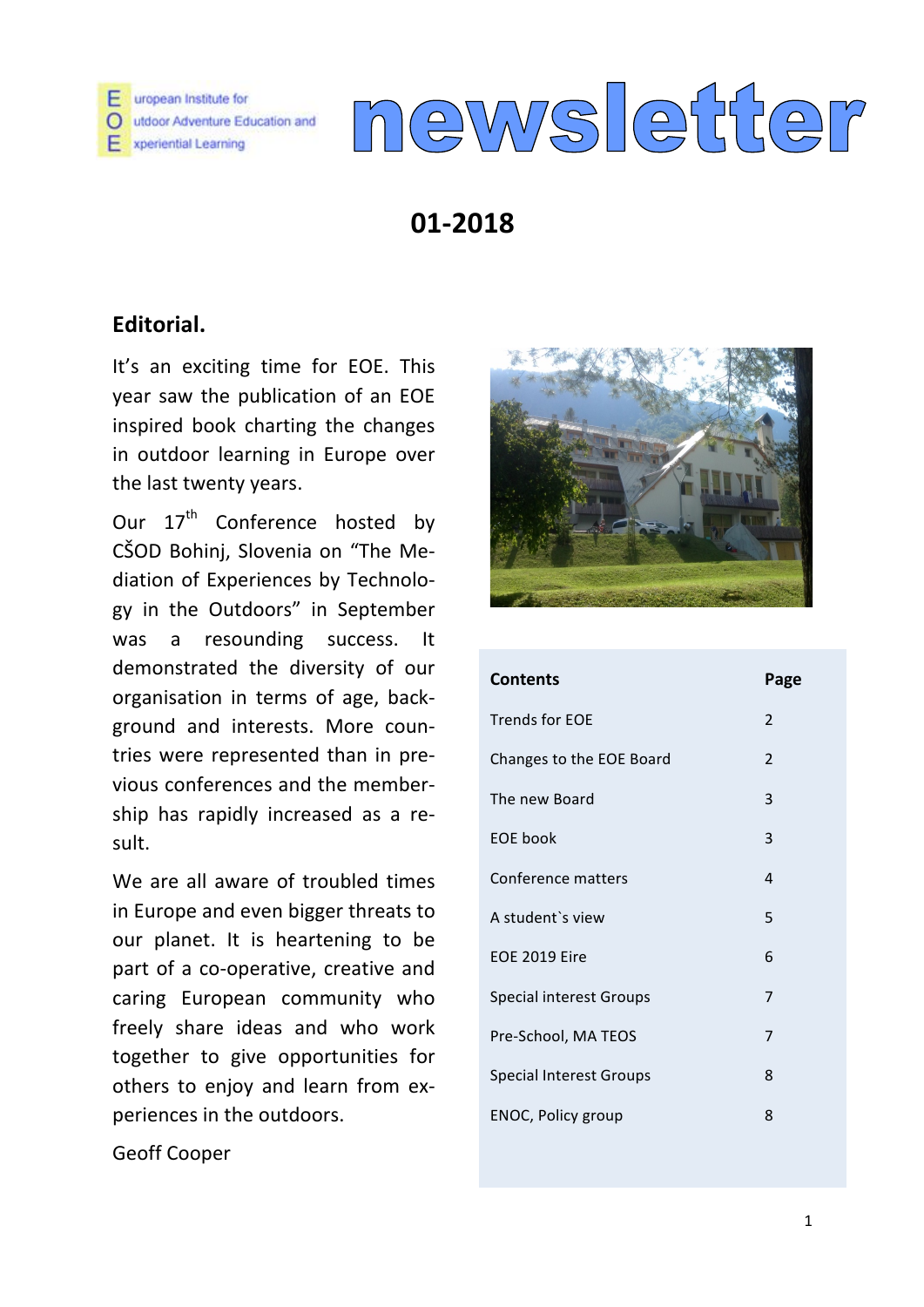#### **Trends for EOE- Chris Loynes.**

Chris Loynes, the ex- chair, summarised the growth of interest and membership of EOE over the last year and put this into the wider context of global issues and their impact on our lives. He remarked,

"The recent conference in Slovenia has set some healthy new trends in motion, in particular engaging with new youth work organisations and practitioners, new universities and participants from underrepresented countries in southern and eastern Europe. Supporting countries that are new to Outdoor Education as they seek to introduce it will continue a tradition of collaboration. Building a bridge with the relevant bureaucrats and politicians in the EU would be an excellent step as OE rises up the agenda for social and environmental reasons. Indeed, our work becomes more political as what we stand for in Europe is challenged by new political trends. Good luck to the new board!"



#### **Changes to EOE Board.**

Four influential and long-standing members of EOE's Board stood down this year- Peter Becker, Jochem Schirp, Barbara Humberstone and Jari Kujala. They have made an enormous contribution to our organisation since its establishment in 1996. Their work is celebrated in the wealth of publications, conferences and initiatives they have created and been involved in over the years.

Barbara Humberstone offers her thoughts for the future, "after 22 years, the vision for EOE is to continue to celebrate cultural diversity caringly, insightfully and vibrantly, acting informed through social and environmental justice. Continue with more exciting partnerships across Europe and more sharing, uplifting energies in meetings and conferences."

Jochem Schirp reminds us of the origins of EOE and the close links we have had with Youth Work in Europe. He says, "using the link below you will find a publication dealing with the History of Youth Work in Europe. This can be helpful for networking and developing this item for the future of EOE."

**https://pjpeu.coe.int/en/web/youthpartnership/the-history-of-youth-work-ineurope-volume-1**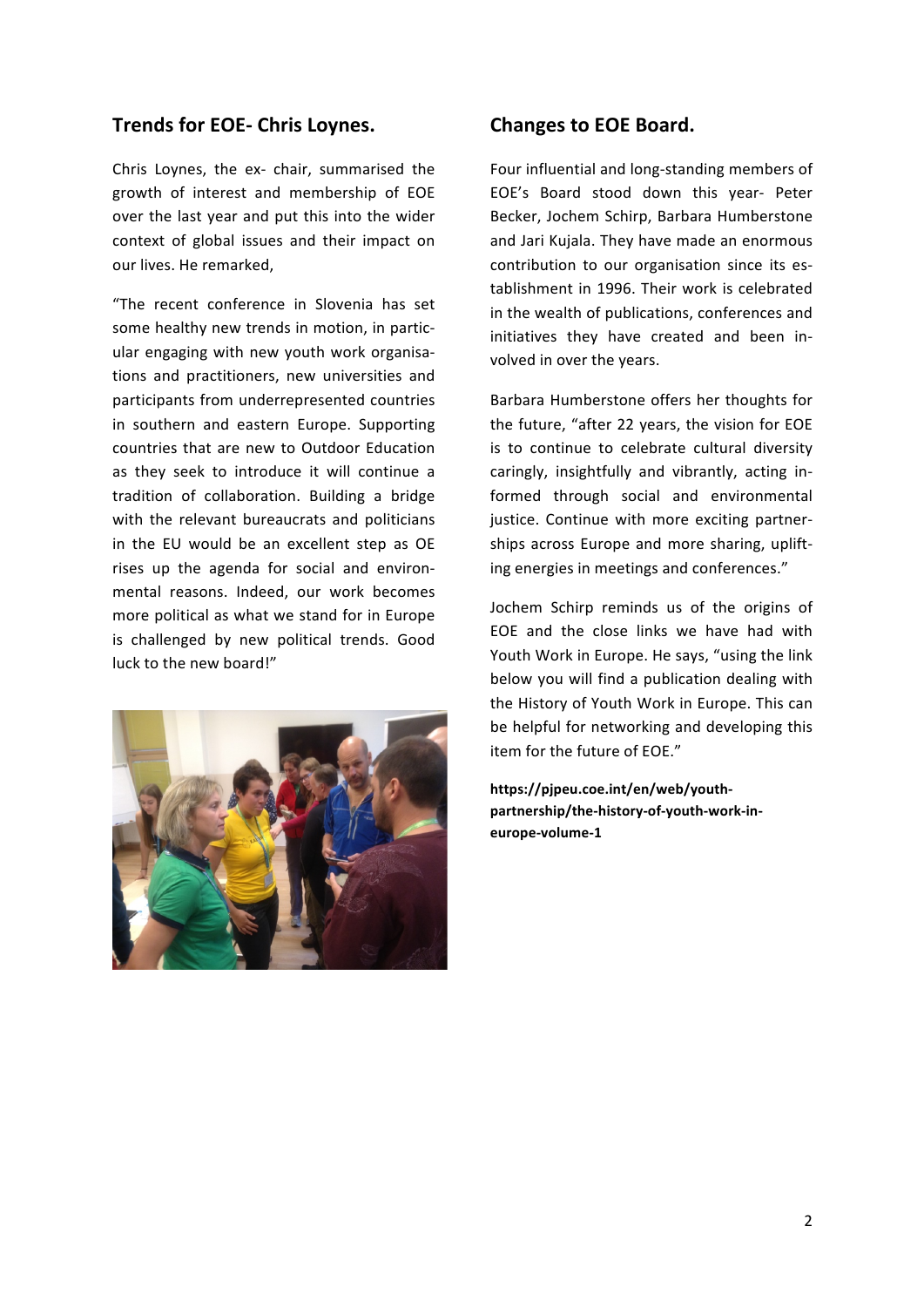#### **The New Board**

The new Board consists of 8 members appointed at the 2018 Conference in Slovenia:

Irena Kokalj (Slovenia) Chair Chris Loynes (UK) Vice Chair Martin Lindner (Germany) Treasurer Tanja Liimatainen (Finland) Tomás Aylward (Ireland) Geoff Cooper (UK) Sibylle Roth (Germany) Richard Irvine (UK).

There is more information about the members on the website, www.eoe-network.eu which has recently been updated thanks to Martin Lindner.



The map above shows European countries with individual and organisational members in EOE (Croatia to be added for 2018). The black dots are countries that have hosted conferences in the past and forthcoming conferences: Eire (2019) and Norway (2020)



## The Changing world of Outdoor **Learning in Europe**

Edited by Peter Becker, Barbara Humberstone, Chris Loynes and Jochem Schirp

Published by Routledge in 2018

The latest publication from the EOE Network is now available from Routledge - the first book to discuss the various forms of Outdoor Learning across Europe and set them in the socio-political contexts of the last 20 years. It is written and edited by members of the EOE Network and is a rich source of thought and ideas. It makes a strong call for the social and environmental benefits of Outdoor Learning. In addition, it explores the deep relationship between forms of outdoor learning practice. wider human nature relations and the diversity of cultural contexts over place and time.

https://www.routledge.com/The-Changing-World-of-Outdoor-Learning-in-Europe/Becker-Humberstone-Loynes-Schirp/p/book/9781138047662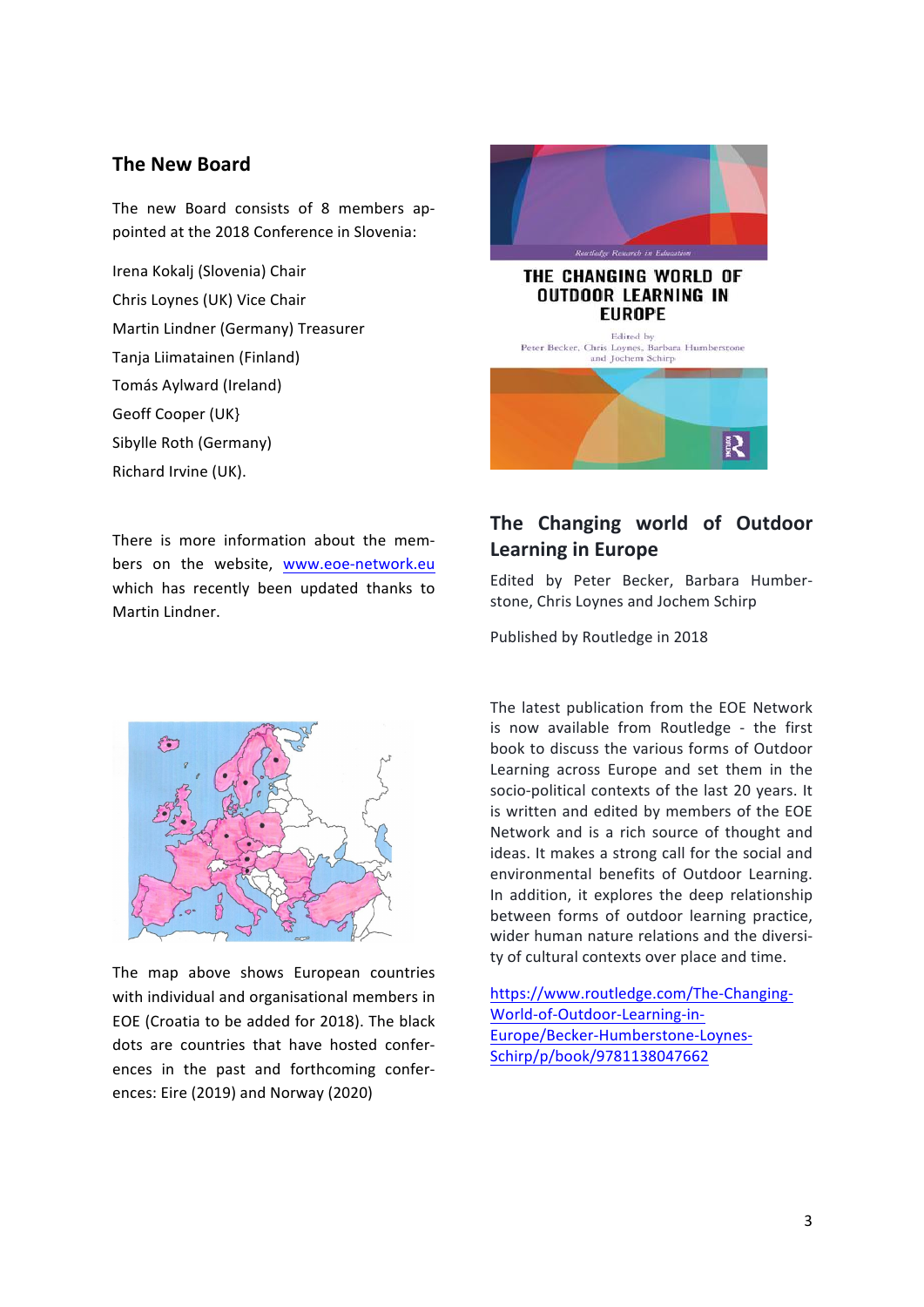# **Conference matters**

#### Tributes to 17<sup>th</sup> EOE conference in CŠOD **Bohinj.**

Graham French, a delegate from Wales commented: "It's been fantastic to connect with people from across Europe and beyond. Catching up with friends and making new ones, talking projects and trips, ideas and memories. The range of presentations on offer was astounding and the opportunity to not just rub shoulders with, but get to know, some of the titans of the field was brilliant. People whose work I've read and cited so often, keen to discuss their work and ideas and who are open to debate; the real essence of the professional discourse but on such a personal level. And of course they then capture your attempts at Slovenian dancing and splash them all over social media!"



A delegate from Canada said, "I haven't ever experienced a conference like this where I felt part of such a big supportive family. Well done Irena and the Slovenian team."

A final comment goes to Irena Kokalj, the conference organiser and new Chair of EOE:

"Slovenia is just a spot on a map of the world and so it was an honour and pleasure to organise the  $17<sup>th</sup>$  EOE conference in CSOD Bohinj. I believe that it was a combination of excellent experts and great nature that resulted in this inspiring conference. But this wouldn't be possible without you who participated at this great event. Thank you all for coming and sharing your ideas, expertise and good will."

#### **Proceedings 16th EOE Conference 2017**

"Outdoor Atmospheres and Narratives: Connecting young people to the world". Held in Plymouth/UK in cooperation with University of St Mark and St. John.

Mark Leather, one of the organisers, writes: "These abstracts demonstrate and explore some of the theoretical underpinnings of current theory and practice of experiential outdoor education throughout Europe, and bevond, and provide stimulation for new ideas, methods and theories.

See the electronic conference proceedings: E-Book 16th European Conference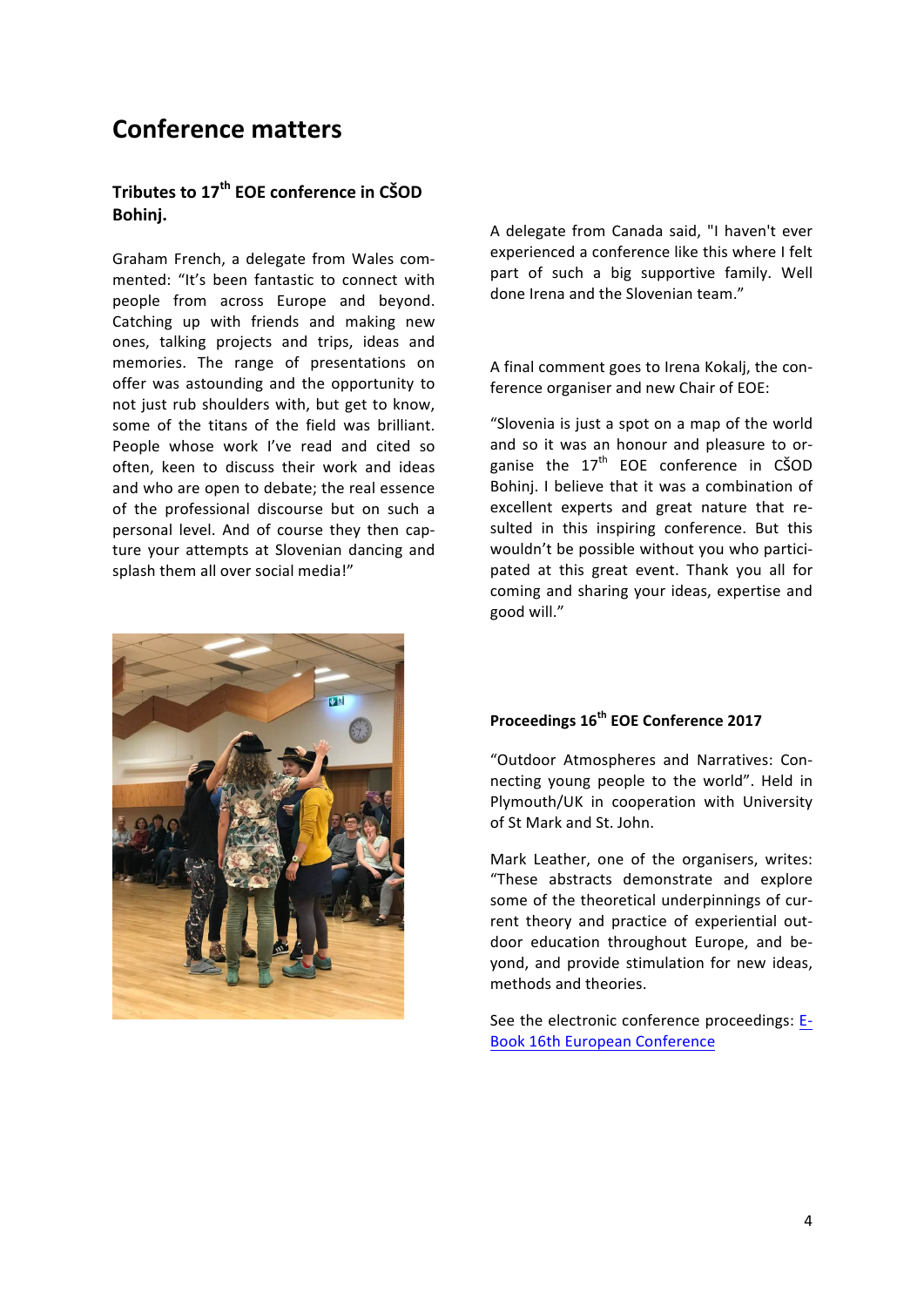## **A Student's View of EOE 2018**

After meeting many of the EOE network at the 2017 Marjon conference in Plymouth I knew I needed to go to Slovenia in 2018. When I found out my presentation had been accepted for this vear's EOE conference I was a certainly a little daunted! Being an undergraduate student at Marion University and my degree not being outdoor education but speech and language therapy, I was unsure what I had to offer would be engaging and relevant to the diverse range of sharp minds I had met the summer before.

Looking back at my experiences and conversations by Lake Bohinj, the engaged attendees of my presentation and the stimulating discussion afterwards, I cannot recommend EOE strongly enough as a place to test your ideas in a supportive yet challenging environment. If you are a student considering getting involved with the EOE network, do not hesitate in reaching out.

Thank you EOE. See you in Ireland!



#### **Partnerships through EOE.**

Over the years many partnerships between organisations, often arising as a result of friendships and interests between individuals, have been established through EOE. The Masters programme, TEOS, reported in this Newsletter is an excellent example of a cooperation between three universities.

It's great to report on a recent collaboration between Marjon University, Plymouth and Iceland on the theme of Place Based Outdoor Learning. I believe the impetus for this originated at the FOE Conference in Sweden.

Stuart Watson.

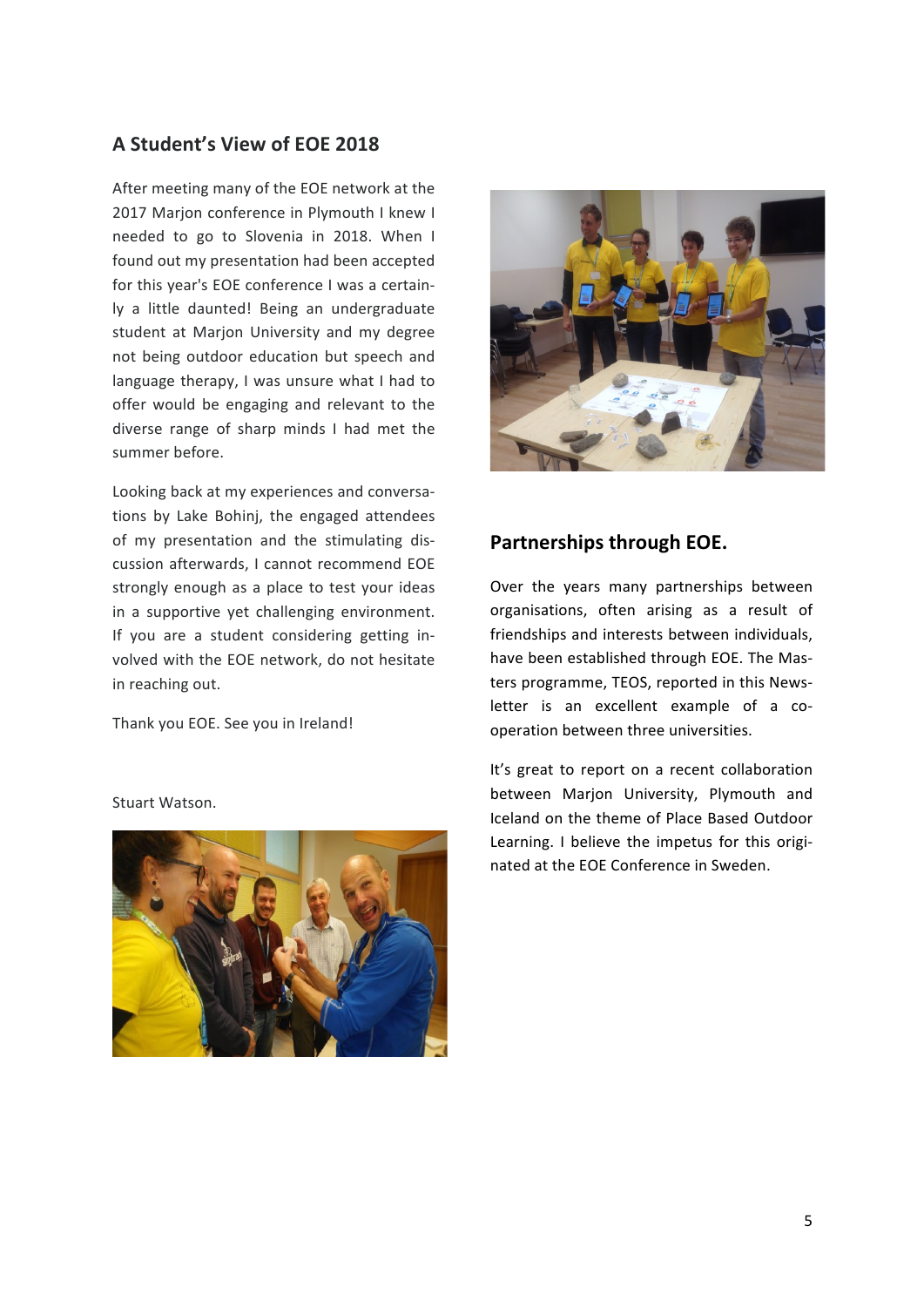#### **2019 EOE Conference in Eire.**

Tomas Aylward has sent through some details to whet our appetites:



Next September, the Institute of Technology Tralee (ITTralee) has the pleasure of hosting the 2019 European conference for EOE. IT-Tralee is a higher education college in County Kerry on the Atlantic coast of the Southwest of Ireland. Tralee is on the iconic "Wild Atlantic Way" tourist route which spans the Irish west coast from Donegal to West Cork. The event will be held from 25-27th September 2019. We are hosting the event in IT-Tralee along with our colleagues from the UNESCO Chair research office at ITTralee at our new €16 million sports building.

The theme of the conference will be "Diversity and Inclusion in Outdoor and Experiential **Learning**". 

The sub themes will include:

*Inclusion of people with disabilities and their* families in OEL/ OE;

*Inclusion of people underrepresented or*  socially excluded in OEL/OE;

*Inter-generational inclusion & inclusion across the lifespan in OEL/OE.*

The organisers are determined to make the event a "low-carbon" conference with a number of initiatives to minimise the impact of the event. There are accommodation options available nearby including a fully serviced "pop -up" campsite in the parkland of our campus. Kerry has more than 10 trains and buses 

from Dublin daily. Flights from Europe are possible to Kerry (15Km); Cork (100Km); Shannon (90Km) and Dublin (300Km)

Details will be available on our webpage: https://www.ittralee.ie/en/eoe2019/ and our email address: EOE2019@ittralee.ie

You can also follow updates on the **EOE** net**work FaceBook group** or on Twitter with the hashtag #EOE2019

#### **Norway is proposed for EOE 2020**

The Department of Physical Education and Friluftsliv at the Norwegian School of Sport Sciences (NSSS) in Oslo has made a proposal to host the EOE 2020 conference

The local organising committee will be led by Head of the department Aage Radmann and Professor Kirsti Pedersen Gurholt, and supported by colleagues. A tentative theme: 'Landscape and Outdoor Practice' and date in June 2020 has been suggested.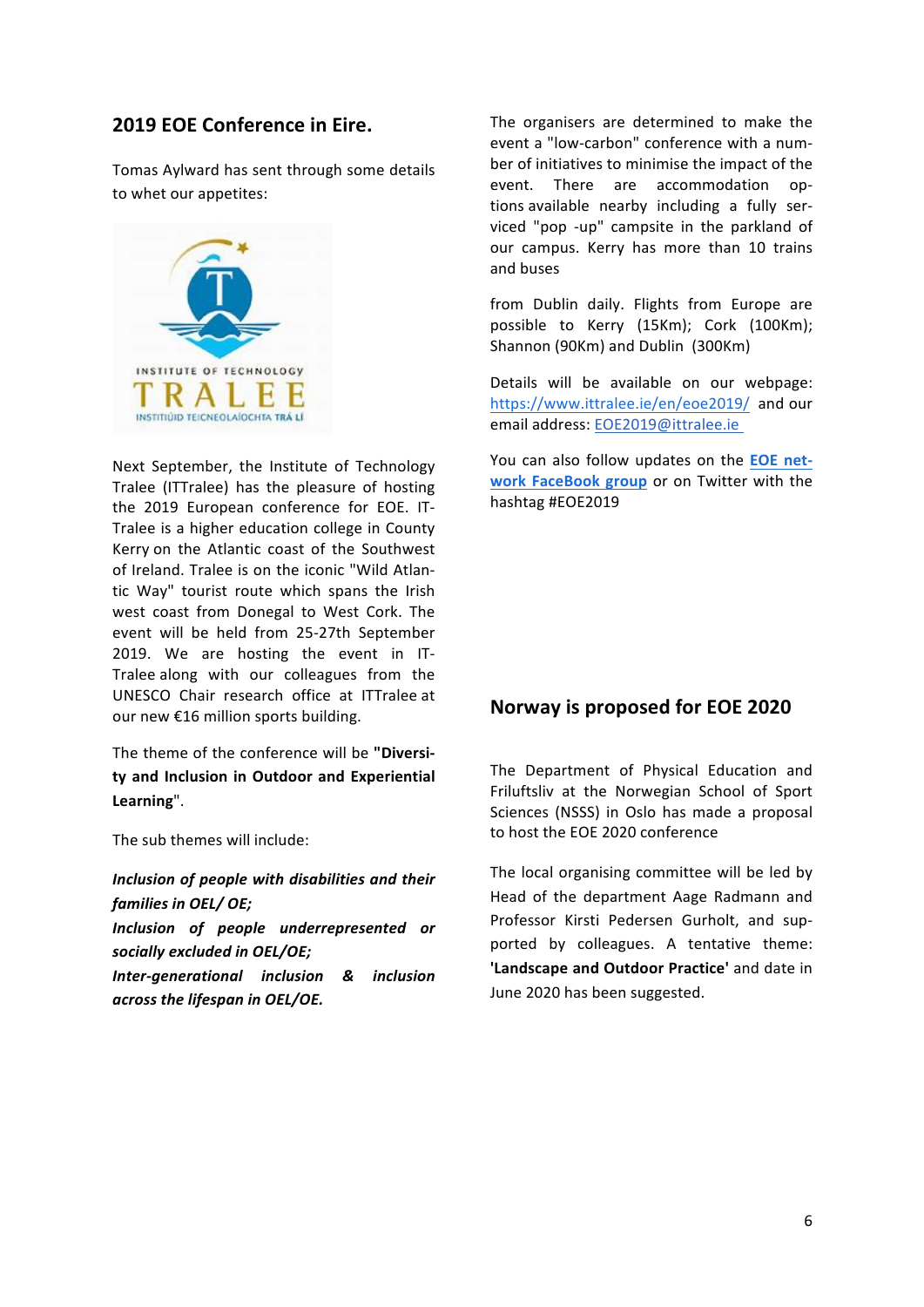

## **Special Interest Group meetings at EOE Conference, Slovenia.**

#### 1. The preschool outdoor education **working group**

The group met at the EOE 2018 conference to discuss and exchange good practices in the field of outdoor programmes for preschool children. The working group discovered that all organisations present at the meeting regularly carried out some preschool outdoor education activities but they all approached these types of activities in different ways. The main point of contention was the balance between environment driven approaches (aesthetic approaches, free play, self directed learning, peer social dynamics etc.) and programme driven approaches (role of the teacher, stories, artificial tools, predetermined games etc.). The group decided that it was not yet possible to come to a common conclusion on the topic and that it would be beneficial for further analysis of the field to be conducted, followed by projects with the aim to exchange good practices and solidify the concept of preschool outdoor learning.

#### Zoran Petrov

#### **2. The MA Transcultural European Outdoor Studies degree – a project initiated by members of the EOE HE Compass network.**

TEOS, as it is widely known, is concluding its  $6<sup>th</sup>$  and final cohort of students. They will graduate as this newsletter goes to press. This Erasmus Mundus funded project offering bursaries to students from a wide range of European and other countries, has been highly successful. 108 students form 52 countries have taken the course offered by the University of Cumbria, The Norwegian School of Sport Science and Marburg University. Graduates are now engaged in diverse roles from lynx re-introduction projects (Albania) to mountain guiding (Antarctica); from teaching OE to setting up eco-tourism businesses. A number have joined EOE and have been attending and contributing to our conferences. We wish them all the best of fortune.

There are also legacies of the TEOS model of cooperation and teaching amongst universities. A Masters degree is being developed by the Nordic countries using the same model of students moving to a different country and university each semester. A collaboration between our Norwegian partner and Canada may see a transatlantic collaboration with Canadian visiting scholars to TEOS. There are also some early thoughts about a new collaboration within the Compass network with an eye on the new Erasmus funding priorities to be announced in 2020. Get in touch if this catches your imagination!

#### Martin Lindner